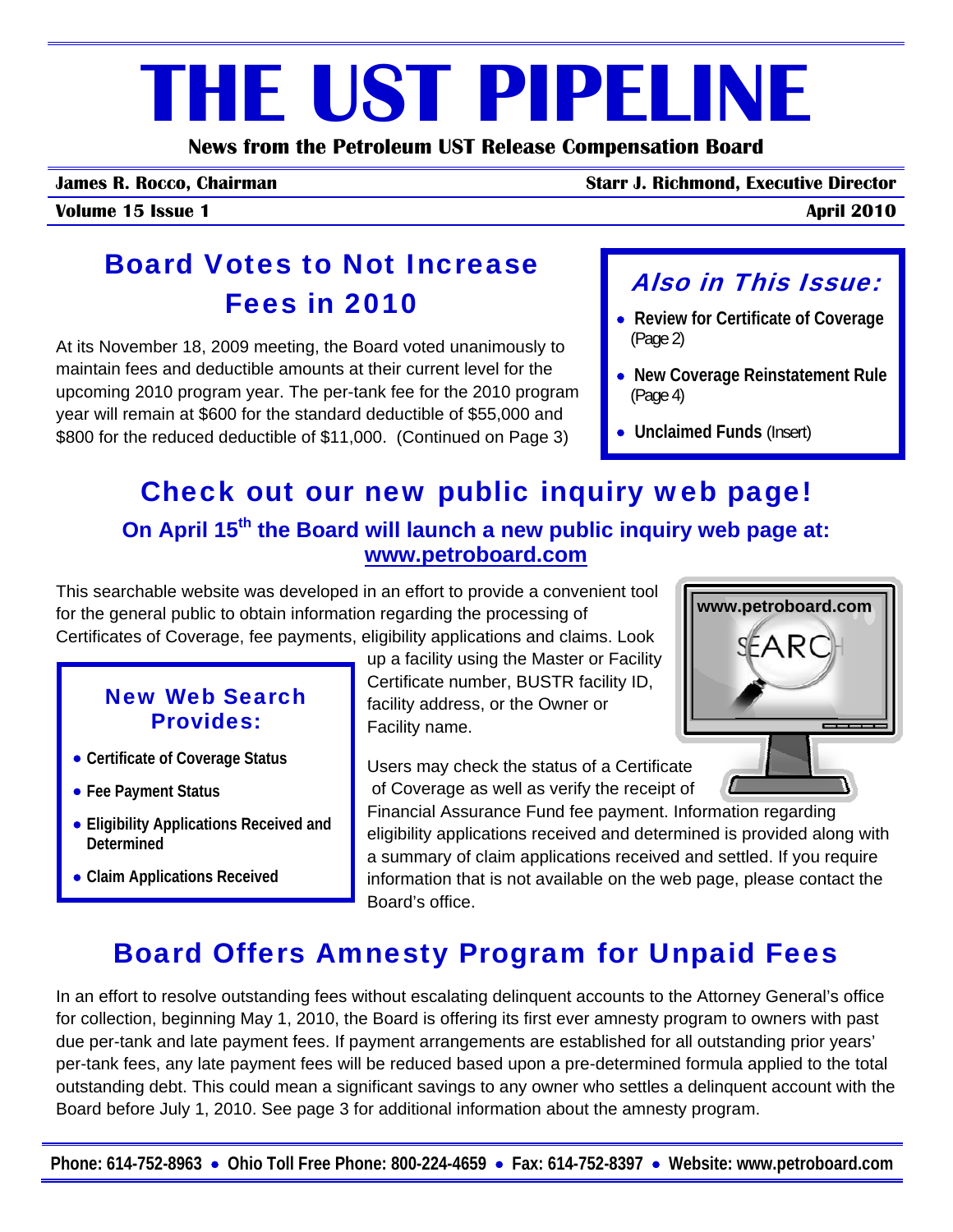#### **2 UST PIPELINE April 2010**

JULI

Rule Change to Speed the Issuance of **Certificates** 

Effective November 30, 2009, the Board amended its rule governing the assessment of fees and the issuance of Certificates of Coverage. This change is expected to reduce the processing time between the receipt of payment and the issuance of a Certificate for those owners who received a Certificate for the program year ending on June 30, 2010. As a result, the Board expects to begin issuing program year 2010 Certificates in as early as May of this year.

Beginning in 2002 and continuing through the 2009 program year, before a Certificate was issued, each application for a Certificate was reviewed to ensure:

- all fees were paid;
- financial responsibility for the deductible was demonstrated;
- compliance with the State Fire Marshal's (SFM) rules was certified; and
- assurability was demonstrated.

Although the review for full payment, demonstration of financial responsibility, and certification of compliance will continue in 2010, the last item, assurability, was by far the most time intensive of the four. It included the verification of compliance with the SFM's rules regarding the operation and maintenance of petroleum USTs through a review of the Bureau of UST Regulations' registration data. When this data indicated an UST did not meet the SFM's requirements, owners and operators were contacted regarding the deficiency and requested to provide additional information. During this time, processing of the Certificate was temporarily placed on hold and ultimately, the effective date of coverage was delayed. Through the elimination of this assurability process, the number of requests for additional information will be reduced, thereby reducing the number of Certificates issued with a post-payment effective date of coverage.

Although this verification of compliance with the SFM's regulations will not be performed before the issuance of a 2010 Certificate, a similar review will be conducted when an application for eligibility or claim reimbursement is submitted to the Board. It is the owner's responsibility to understand and comply with the SFM's rules for the operation and maintenance of petroleum USTs. Failure to maintain compliance with those regulations may result in the denial or revocation of eligibility to claim under the Fund.

*By Carla Winfrey, Assurability Analyst*

#### Board Welcomes New Staff Member

Carla Winfrey joined the Board's staff in November 2009 as the Assurability Analyst. In this role, she is responsible for reviewing the Applications for Certificate of Coverage, recommending the issuance and denial of Certificates, and responding to owners' and operators' questions regarding coverage with the Fund. Prior to coming to the Board, Carla worked for nearly ten years at Nationwide Children's Hospital as a coordinator in the Quality Improvement Services department facilitating the patient survey project and ensuring accreditation status for the organization. Carla attended Kent State University, majoring in Elementary Education with a concentration in English Literature.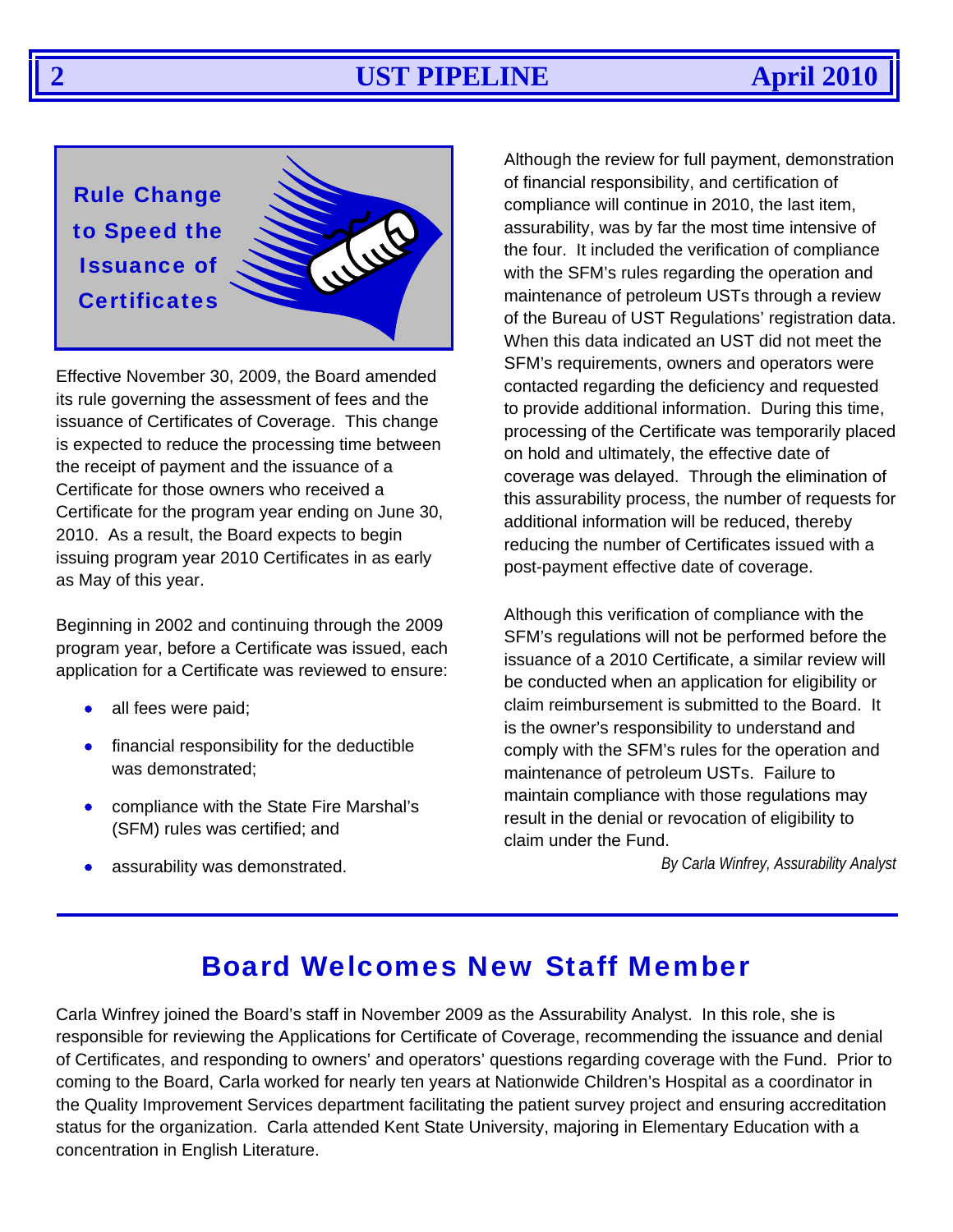#### Amnesty Program (Continued from Page 1)

The 2010 program year Applications for Certificates of Coverage and if applicable, an invoice for outstanding prior years' per-tank and late payment

fees will be mailed to each address of record on April 28, 2010. If you receive an invoice for outstanding fees for the 1989 through 2009 program years, you must contact the Board's office at 614-752-8963 or 800-224-4659 (in Ohio only) on or before June 30, 2010 to take advantage of the amnesty program.

As a reminder, Certificates of Coverage will not be issued to owners with outstanding fees. In addition, accounts with unpaid pertank and late fees are certified to

the Attorney General's office for collection.

Once an account is placed with the Attorney General's office, a 10% collection cost is added to the outstanding balance and interest accrues until the account is paid in full. If the Attorney General's office is unable to resolve the outstanding fees, the account may be forwarded to special counsel.

> Special counsel is generally an attorney located within an owner's geographical area who seeks restitution through the court systems.

> The assessment of late payment fees and the referral of accounts to the Attorney General's office for collection are actions the Board attempts to avoid. For a tank owner struggling to remit the per-tank fees, the addition of late payment fees, collection costs, and interest can be overwhelming and discouraging. However, by calling the Board's office, the unpaid late payment fees can often be reduced and if

necessary, an interest-free payment plan established.

*By Krista Nichols, Accounts Receivable Specialist*

**Since its inception, the Fund has reimbursed tank owners more than \$193,000,000 to remediate petroleum releases from underground storage tank systems at more than 2,700 sites throughout Ohio!** 

#### 2010 Program Year Fees

#### (Continued from Page 1)

Remember, if tanks are installed or removed during the program year, fees are not prorated based on the number of days the tank was underground during the year. Fees are assessed annually and are required for all petroleum storage tanks underground at any time between July 1 and June 30 of each year.

Payment of the annual fee does not guarantee you will be determined eligible to receive Fund reimbursement for corrective action and/or

third party costs if you discover a release from your USTs. In addition to the payment of all outstanding fees, the Board's rules require an owner to certify compliance with the State Fire Marshal's rules and demonstrate financial responsibility for the deductible amount of coverage in order to receive a Certificate of Coverage. To be granted eligibility to claim under the Fund, owners must be in compliance with the State Fire Marshal's rules for the operation and maintenance of USTs at the time a release is first suspected and/or confirmed.

*By Ellen Mitton, Administrative Coordinator*

# Late Payment Fee Amnesty